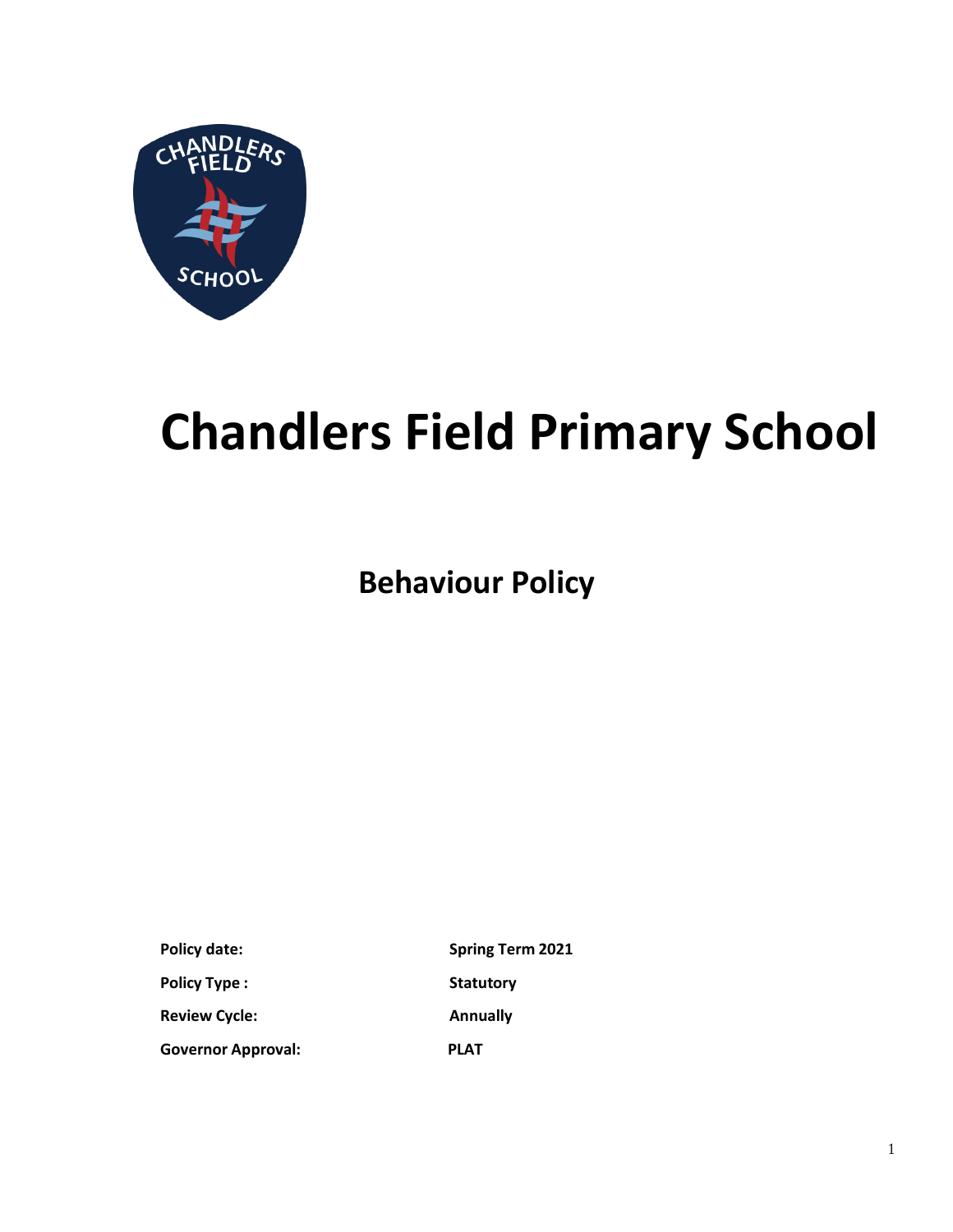## **Contents Page**

| <b>Introduction</b>                         | Page 3 |
|---------------------------------------------|--------|
| <b>Positive School Ethos</b>                | Page 4 |
| <b>Behaviour Concerns and Special Needs</b> | Page 4 |
| <b>Curriculum and Learning</b>              | Page 4 |
| <b>Rules</b>                                | Page 5 |
| <b>Unacceptable Behaviour and Sanctions</b> | Page 5 |
| <b>Early Years</b>                          | Page 6 |
| <b>Communication and Parent Partnership</b> | Page 6 |
| <b>Restorative Approach</b>                 | Page 7 |
| <b>Confiscation of Inappropriate Items</b>  | Page 7 |

## **Appendicies**

| <b>Child Friendly Behaviour Policy</b> |
|----------------------------------------|
| <b>Code Overview</b>                   |
| <b>Codes of Behaviour</b>              |
|                                        |

**Addendum: Covid-19 Adaptions**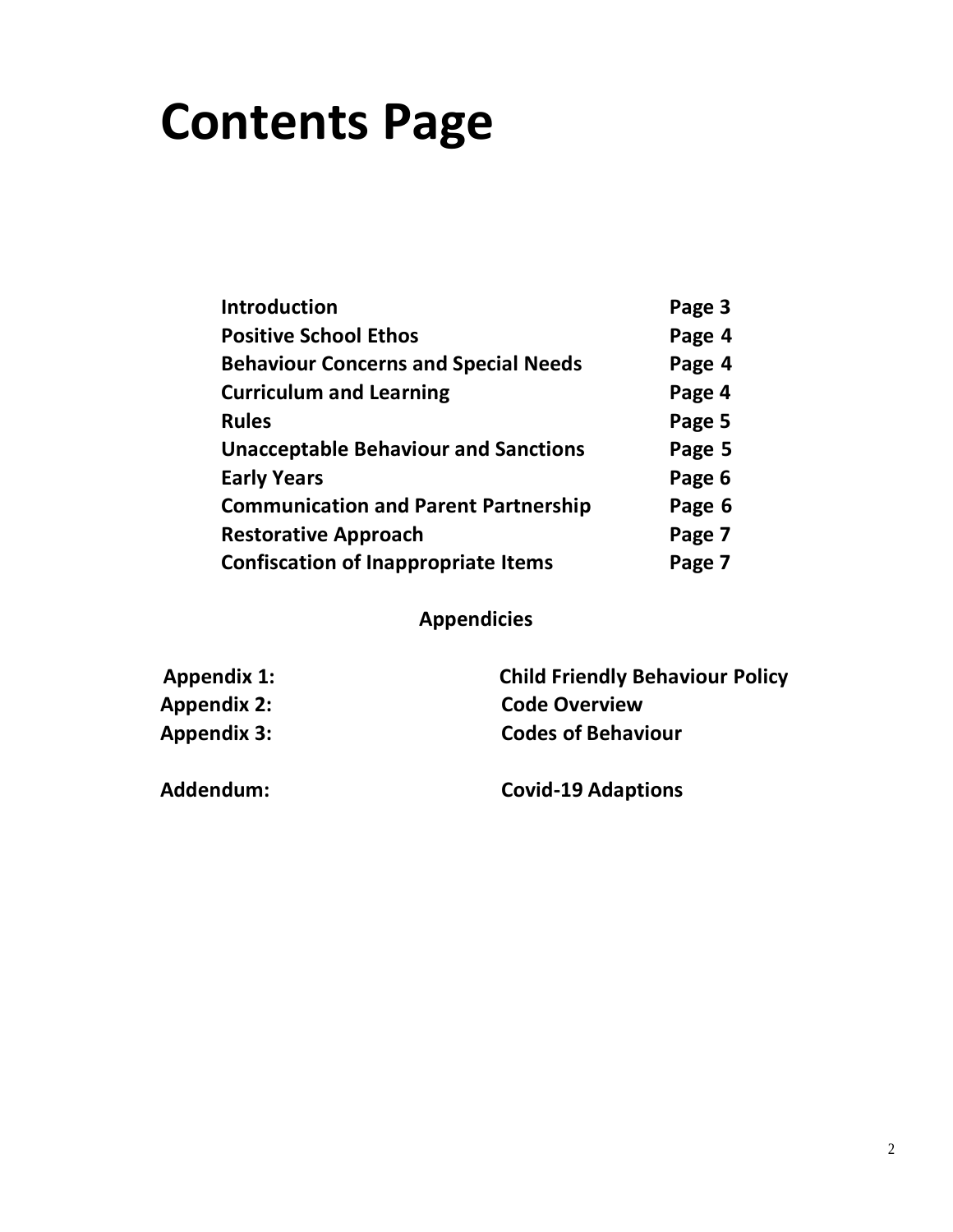### **Behaviour Policy**

At Chandlers Field we have high expectations of all our children. Our emphasis is on positive reinforcement, rather than a focus on failures or lapses. This policy is to be read in conjunction with the anti-bullying policy and adheres to the Equality Act 2010.

We have 3 school rules. They are:

#### *To follow instructions To keep hands, feet and other objects to yourself To be kind, polite and respectful*

#### **INTRODUCTION**

At Chandlers Field we will give our children the skills and experiences to enable them to:

- be confident, independent and active learners.
- experience success and do even better than they thought they could.
- continue the journey towards a full, successful and happy adult life.

We expect to fulfil these aims through a consistent approach to children's behaviour and the implementation of these guidelines.

#### **AIMS**

- 1. A positive school ethos, built on high expectations and standards of behaviour, is essential for successful learning environment and for a happy, thriving place in which to learn and work.
- 2. The school has 3 school rules, but this policy is not simply a system to enforce rules. It is a means of promoting good relationships, so that people can work together with the common purpose of helping everyone learn. This policy supports the school community in aiming to allow everyone to work together in an effective and considerate way.
- 3. This policy makes a major contribution towards the achievement of the school's Aims and Values, and in particular:
	- to ensure that the children leave Chandlers Field Primary School able to meet the further personal and academic challenges that lie ahead
	- to guide children in the development of their own individual ideas, beliefs, attitudes and standards within a framework of acceptable social behaviour
	- to make significant contributions to the social, moral, physical, emotional, spiritual and aesthetic development of each child
	- to instil in the children a respect for and understanding of allpeople
	- to encourage self-discipline, the development of independence and initiative and the acceptance of the need for responsibility, honesty, trustworthiness, reliability, perseverance anddetermination
	- to provide a happy, safe, stable and welcoming environment and atmosphere forall
	- to have all children and those who work in the school feel confident that they have a positive and valued part to play in the life of the school to create an environment and atmosphere which encourages positive attitudes to teaching and learning, and the relationships between all members of the school community

#### **OBJECTIVES**

- to create an environment which encourages and reinforces goodbehaviour
- to define acceptable standards of behaviour
- to encourage consistency of response to both positive and negative behaviour, and to provide clear guidance to help achieve that consistence
- to promote self-esteem, self-discipline and positive relationships
- to ensure that the school's expectations and strategies are widely known andunderstood
- to encourage the involvement of both home and school in the implementation of thispolicy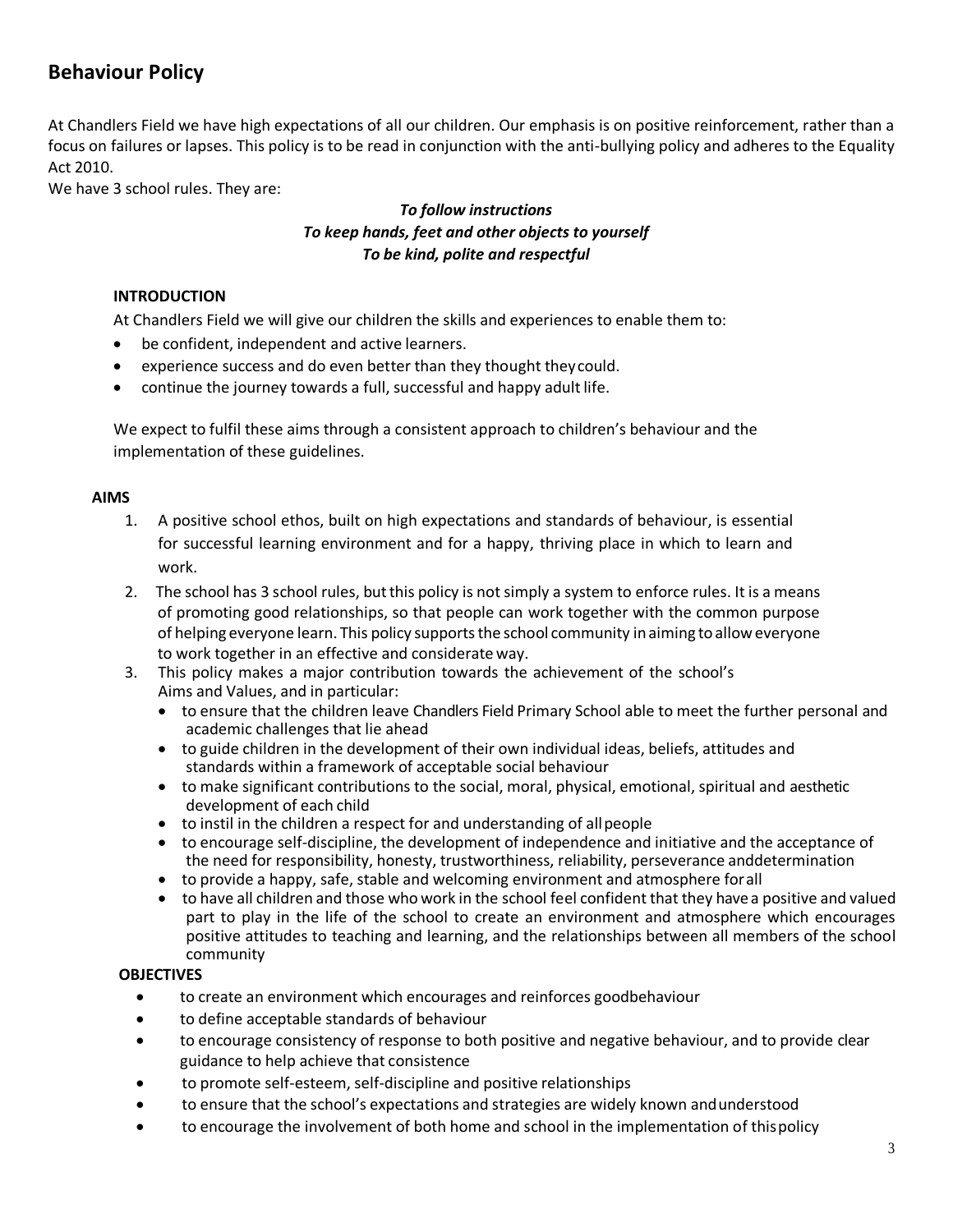#### **BUILDING A POSITIVE SCHOOL ETHOS**

The adults who work with the children at school have an important responsibility to model and encourage high standards of behaviour, both in their dealings with the children and with each other, as their example has an important influence on the children.

We should aim to:

- create a positive climate with realistic expectations
- teach children to take responsibility fortheir actions, including both successes and lapses, as part of the learning process.
- emphasise the importance of being valued as an individual within thegroup
- promote, by example, honesty and courtesy
- provide a caring and effective learning environment
- encourage relationships based on kindness, respect and understanding of the needs of all members of the school community
- ensure fair treatment for all regardless of age, gender, race andabilities
- show appreciation for the efforts and contribution of all

#### **BEHAVIOUR CONCERNS AND SPECIAL NEEDS**

- For most children a short set of interventions or sanctions and a restorative approach session following the guidance above will be sufficient to affect a change in behaviour. However, where a child has been given the chance to correct their behaviour and has been unable to take the steps to do so on a regular basis, special provision may be required.
- Children who exhibit these behaviours are sometimes described as experiencing social, emotional and mental health difficulties. Children, who need support on a regular basis, and above that which is generally made available for the majority of pupils of the same age, require Special Educational Needs Provision. Reference should be made to the Special Educational Needs Policy and the Local Educational Authority's Behavioural Support Team.
- All staff will have a part to play in developing and improving children'sbehaviour.
- If the child's behaviour causes concern over a period of time and the teacher, SENDCo and parents agree, interventions, over and above that which is normally available, will need to be provided for the child, then interventions, that are additional to or different from the school's strategies, areneeded

#### **THE CURRICULUM AND LEARNING**

- We believe that an appropriately structured curriculum and effective learning contribute to good behaviour. Planning to meet the needs of different learning styles and individual pupils, the active involvement of pupils in their own learning and structured feedback all help to encourage positive emotional responses which will promote good behaviour. Pupils should have clarity around the purpose of each lesson and how it relates to the broadersubject.
- Through PSHE particularly, and the curriculum generally, children are actively taught what constitutes acceptable behaviour. They are encouraged to make informed decisions to take responsibility for their own behaviour.
- Children are made aware of correct learning behaviour through assemblies, posters and regular reminders by the class teachers and other adults.

#### **CLASSROOM MANAGEMENT**

• Classroom management and teaching methods have an important influence on children's behaviour. The classroom environment, and classroom climate, give clear messages to the children about the extent to which they and their efforts are valued. Relationships between staff and children, strategies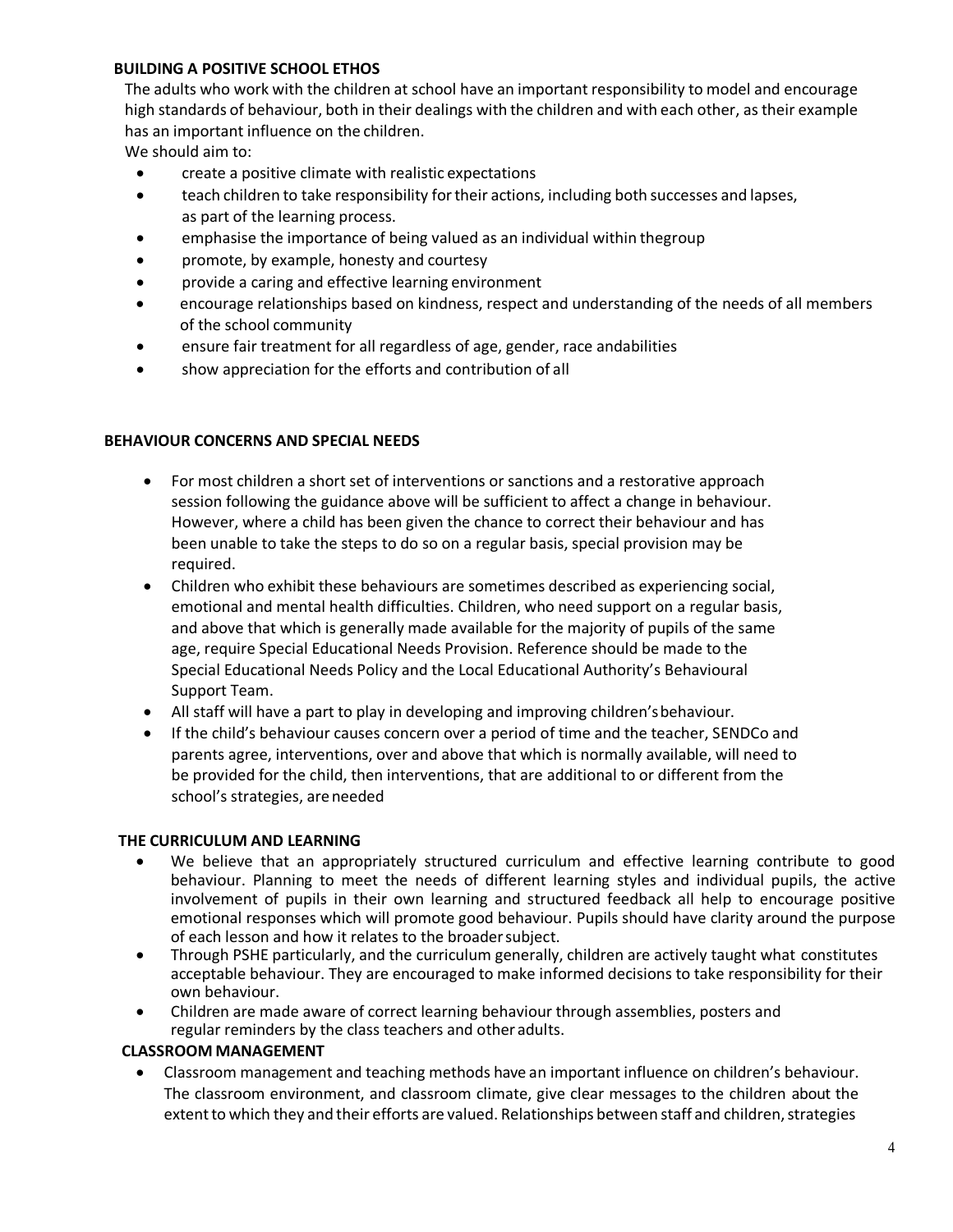for encouraging good behaviour, arrangements of furniture, access to resources and classroom displays all have a bearing on the way children behave.

- Learning support assistants and other support staff should be well briefed and, as appropriate, should be involved in the management of behaviour
- Classrooms should be organised to develop independence and personal initiative. The overall classroom should provide a welcoming environment.
- Teaching methods should encourage enthusiasm and active participation for all. Lessons should aimto developthe skills, knowledge andunderstanding thatenables children to work andplay incooperatively.
- Praise should be used to encourage good behaviour as well as good work. Children are particularly concerned with fairness: the extent to which there is an absence of favouritism, and consistent link rewards in the classroom and actual performance.
- Criticism should be used constructively and should be employed as a developmentalstrategy

#### **RULES**

- School Rules and procedures are designed to make clear to the children how they maintain acceptable standards of behaviour.
	- Clear boundaries for acceptable behaviour should be established early in the school year. In addition to School Rule each class should produce a set of Class Rules at the beginning of the school year. Both the class teacher and the children agree these Class Rules. Rules and procedures should:
	- be kept to a minimum
	- be positively stated, telling the children what to do rather than what not to do
	- actively encourage everyone involved to take part in their development
	- have a clear rationale, made explicit to all
	- be consistently applied and enforced, and discussed and revisited throughout the year to keep them in focus, current and relevant to the needs of thegroup
	- promote the ideas that every member of the school has a responsibility for maintaining behaviour

#### **UNACCEPTABLE BEHAVIOUR AND SANCTIONS**

Making mistakes in the way we behave is a natural part of the learning process, each mistake being an opportunity to learn and grow. However, repeating mistakes, especially where this is wilful, is not acceptable and in order to reinforce the learning of good behaviour it is sometimes necessary to apply sanctions or take other action to emphasise its importance. Sanctions should be viewed as reinforcement of learning rather than in terms of retribution. Sanctions can also be a deterrent and a means of showing that our code of behaviour is important and needs to be followed. During/after sanctions, it is important that the restorative approach is completed sothatthe pupil is clearly able to identifywhere they wentwrong and whatthey should do next time in a similar situation.

#### **General Principles:**

- It must be clear why the sanction is being applied
- It must be made clear what changes in behaviour are required to avoid future sanctions
- It should be the behaviour rather that the person that iscriticized
- The sanction should 'fit the behaviour', and care should be taken not to issue sanctions inthe 'heat of the moment'. If an adult cannot think of a suitable sanction at the time of the incident, the child should be asked to return to the member of staff at a later time rather than be given an unrelated or unsuitable sanction, or one that is the result of annoyance rather than a consideration of the child's needs. All sanctions should be related to the code system/rainbow, sun, cloud for EYFS and Year 1.
- Group punishments should generally be avoided as they can breed resentment and a sense of injustice. However, it is also appropriate in some cases to consider corporate responsibility. We may beregarded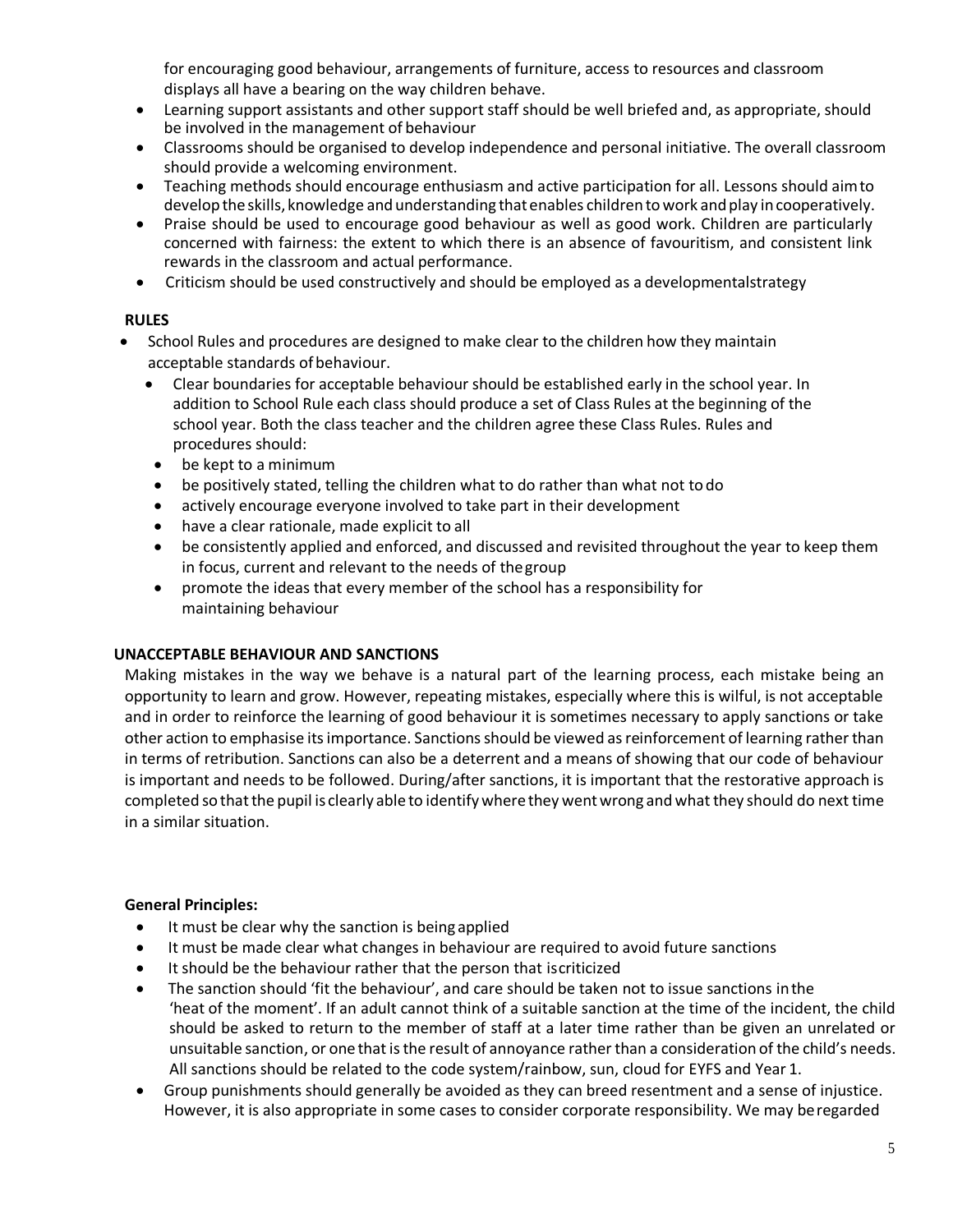in some cases as members of the whole school community or a class or group unit, and as such maybe part of a collective need for particular behaviour to which all are bound. Where there is general dissatisfaction with a significant number of children and where individuals are not clearly identifiable, it may be appropriate to, for example, ask a whole class to practice lining up at break time, or to keep a whole group back at lunchtime to reinforce expectations.

- Physical punishments must never be used, nor any that are likely to cause any form of physical distress, e.g. standing for long enough to cause discomfort. If a child needs to wait in one place as a sanction, a chair should be provided.
- Children must never be left unattended e.g. outside classrooms, or in a classroom at break / lunchtime without an adult present. Remember open door policy when dealing with children.
	- The restorative approach will be used during the sanction to help the pupil understand how their actions have impacted someone.

#### **Recording:**

Recording of incidents should be as soon as possible after the incident on CPOMS. Once an incident has been investigated and if codes (code 2 and above) are given, a record must be placed on the child's file on SIMs of the code given and on CPOMS.

#### **Report Cards:**

Report cards are used for more serious misbehaviours or 5 code 2s

#### **EARLY YEARS**

In Reception, Year 1 and Year 2 (up to the beginning of the Summer Term), teachers will have a permanent Rainbow, Sun and cloud displayed in the classroom for recording children's names who have demonstrated good and unacceptable behaviour.

If a child demonstrates acceptable behaviour normal reward systems identified in this policy will be used. If a child demonstrates unacceptable behaviour they will receive a warning from the teacher (verbal), if unacceptable behaviour continues then the name of the pupil is written on the cloud. The child can earn back minutes of the break / lunchtime by showing good behaviour. If a child loses all of breakand lunch time, an incident form must be completed on CPOMS.

#### **COMMUNICATION AND PARENT PARTNERSHIP**

- We give high priority to clear communication within the school and to a positive partnership with parents since these are crucial in promoting and maintaining high standards of behaviour.
- Where the behaviour of a child is giving cause for concern; it is important that all those working with the child in school are aware of those concerns, and of the steps which are being taken in response. The key professional in this process is the classteacher.
- A positive partnership with parents is crucial in building trust and developing a common approach to behaviour expectations and strategies for dealing with problems. Parental participation in many aspects of school life is encouraged.
- The school will communicate policy and expectations to parents, through the Home-School Agreement, and from time to time, through a focus on particular aspects in the school Newsletter. Where behaviour of individuals is causing concern, parents will be informed at an early stage, and given an opportunity to discuss the situation. If parents have a concern regarding their child's behaviour then the class teacher will usually be their first point of contact.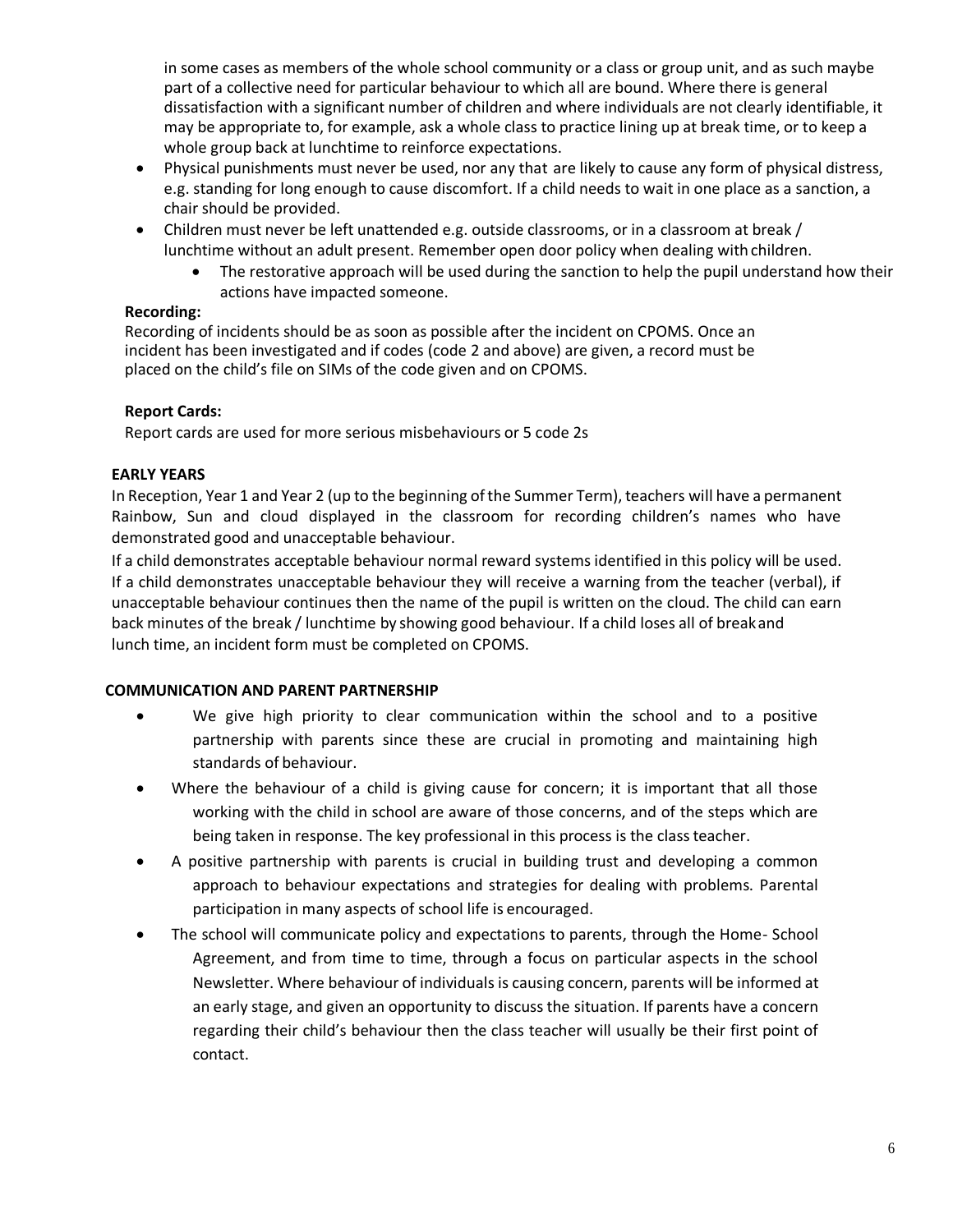#### **RESTORATIVE APPROACH**

When any behaviour incident occurs, we use the restorative approach which is an opportunity for the pupil to reflect on their behaviour choices and understand that all actions have consequences, either positive or negative. When using the restorative approach, we have the following aims:

- To enable the pupil to understand where they went wrong with their behaviour choices.
- To enable the pupil to understand how their behaviour has impacted others
- To support the pupil in understanding how to prevent this situation from occurring again.

#### **RESTORATIVE APPROACH STRATEGIES/QUESTIONS**

- What has happened? Listen to both points of view.
- What's the problem here?
- Ask both/all disputants, 'how did that make you feel?'
- How do you think X is feeling?
- Why do you think X is feeling like that?
- What can you/we/your friends do to help X feel better/put things right?
- What can you/we do to stop this from happening again?
- Do you understand that if you keep hurting/teasing/being unkind to someone, even after they have asked you to stop, that is bullying/racism?
- Would you like this to be happening to you?
- (To victim of unkind behaviour): If someone says or does this to you again, put your hand up, palmfacing them, and say in a firm voice, 'Don't say/do that, I don't like it/it hurts/it makes me feel sad!' (Then get the child to practise doing this).
- (To child accused of aggression/unkindness): If someone says to you 'don't do that, I don't like it/it makes me feel sad,' what would you do?
- Look at the school rules, identify and discuss with perpetrator which one they have broken.
- Look at the schools Behaviour Policy sanctions and decide upon an appropriate disciplinary sanction. Tell the perpetrator what the sanction will be and why.

It is our intention that by having these discussions, more than one if necessary, we can teach the children to respect one another's feelings and promote more peaceful playtimes.

#### **Confiscation of Inappropriate Items**

The school follows the government guidance should anyone bring an offensive weapon onto the school site. This is in line with the Offensive Weapons Act, 2019.

Detailed advice on confiscation and what must be done with prohibited items found as a result of a search is provided in "Screening, Searching and Confiscation – advice for head teacher, staff and governing bodies"

<https://www.gov.uk/government/publications/searching-screening-and-confiscation>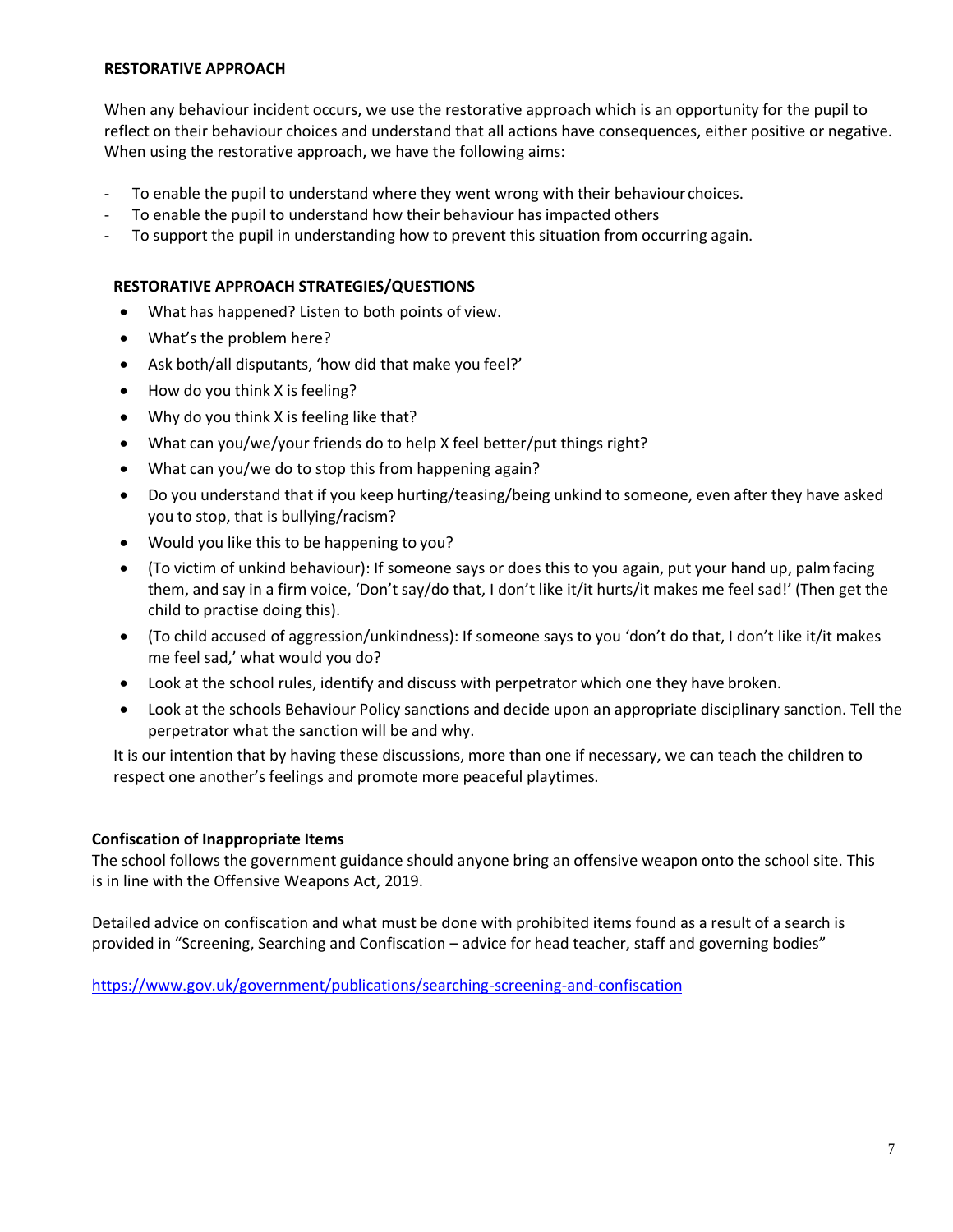## **Appendix 1: Child Friendly Behaviour Policy**

| Rewards                               | Chandlers Field School Rules                        | Consequences                                            |
|---------------------------------------|-----------------------------------------------------|---------------------------------------------------------|
|                                       | To be kind, polite and respectful.                  |                                                         |
| If I make the right choice, I will    | To keep my hands, feet and other                    | If I make the wrong choice, I will                      |
| know by                               | objects to myself.                                  | know by                                                 |
| My teacher saying 'well done!'        | To follow instructions                              | Code 1                                                  |
| Stickers                              |                                                     | Being unkind to others                                  |
| House Points                          |                                                     | Not telling the truth<br>Disturbing others              |
| Privilege time                        |                                                     | Calling out                                             |
|                                       |                                                     | Running in the corridor                                 |
| A delivery through my letter box at   | Chandlers Field Primary School                      | Code 2                                                  |
| home.                                 | CHANDLERS                                           | 5 x code Is                                             |
| <b>ILLIAN</b>                         |                                                     | Refusal to follow instructions                          |
|                                       |                                                     | Arquing, rudeness, answering back<br>Disrupting lessons |
|                                       |                                                     | Hurting others                                          |
|                                       | <i>Hyeswecan</i>                                    | Swearing, spitting, stealing, damaging property         |
|                                       | Our Child Friendly Behaviour Policy                 |                                                         |
| A certificate in celebration assembly | Restorative approach                                | Code 3                                                  |
|                                       |                                                     | 5 x code 2s                                             |
|                                       | Stage 5 Endings<br><b>Stage 1 Introductions</b>     | Severe disruption to lessons                            |
| <b>Chandlers Field</b>                | & ground rules                                      | Bullying<br>Vandalism                                   |
| Congratulations.                      | Stage 4 Reflecting on<br>ways to repairing the harm | Challenging behaviour                                   |
| Class                                 | <b>Stage 2 Hearing</b><br>everyone's stories        | Causing offence                                         |
|                                       | <b>Stage 3 Addressing</b>                           | If I continue not to follow the school                  |
|                                       | issues & needs                                      | rules, I will move to a code $4$ or 5.                  |
|                                       |                                                     |                                                         |
|                                       |                                                     |                                                         |

This policy was created with the pupils.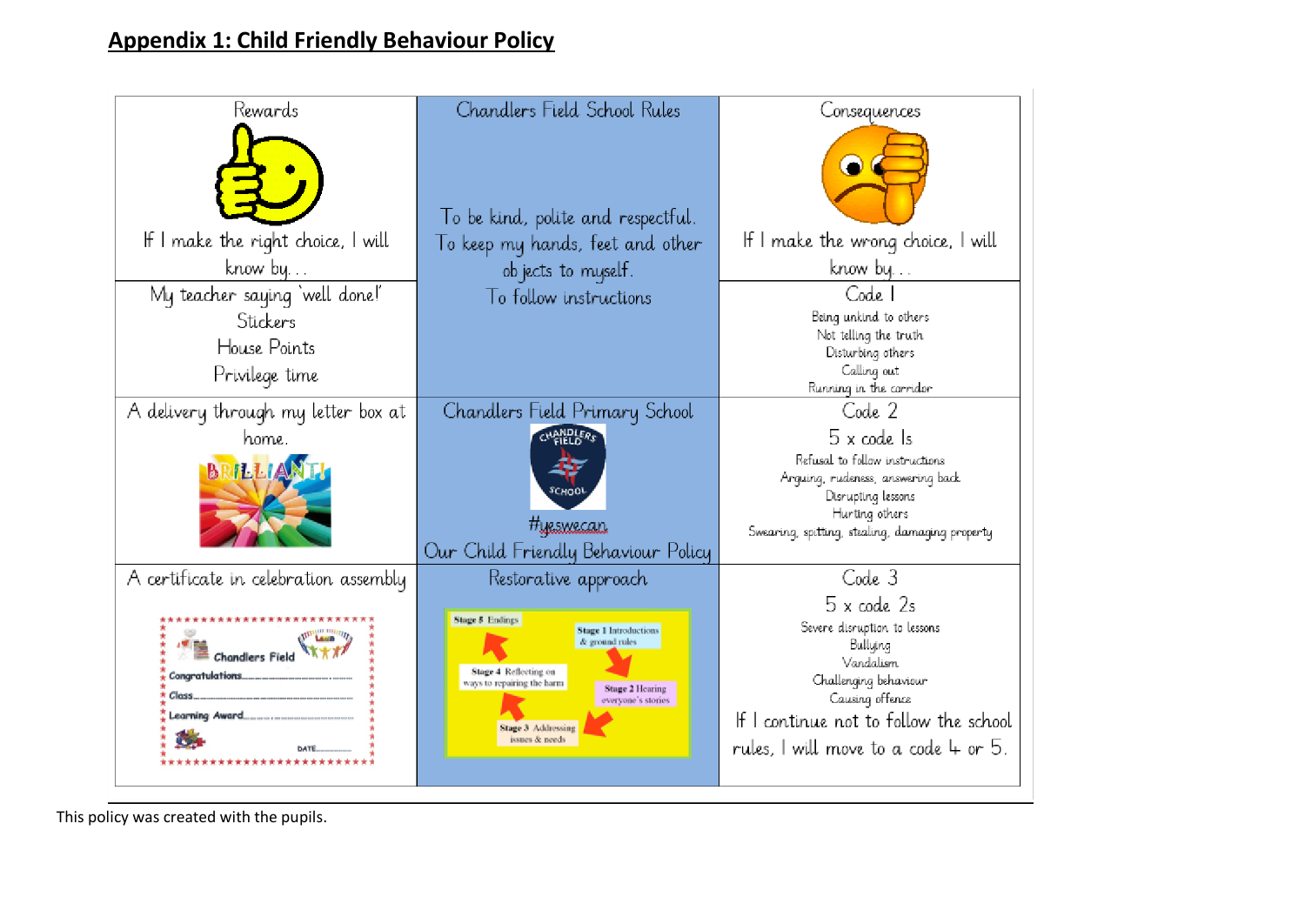## **Appendix 2: Code Overview**

This is a summarised version of the code system **for guidance only**. A more definitive list and definitions of behaviours is included in the full behaviour policy. Each individual case should consider the child's needs and personal context, including those children with special needs.

|                                                   | <b>Example Behaviours</b>                                                                                                                                                                                                                                                                                                                                                                                                                                                                                                                                                                                                                                                                                                                                                                                                           | Possible Action Taken by Adult                                                                                                                                                                                                                                                                                                                                                                                                                                                                                                                                                                                                                                                                                                                                                                                                            | Recording and Communication.                                                                                                                                                                                                                                     |
|---------------------------------------------------|-------------------------------------------------------------------------------------------------------------------------------------------------------------------------------------------------------------------------------------------------------------------------------------------------------------------------------------------------------------------------------------------------------------------------------------------------------------------------------------------------------------------------------------------------------------------------------------------------------------------------------------------------------------------------------------------------------------------------------------------------------------------------------------------------------------------------------------|-------------------------------------------------------------------------------------------------------------------------------------------------------------------------------------------------------------------------------------------------------------------------------------------------------------------------------------------------------------------------------------------------------------------------------------------------------------------------------------------------------------------------------------------------------------------------------------------------------------------------------------------------------------------------------------------------------------------------------------------------------------------------------------------------------------------------------------------|------------------------------------------------------------------------------------------------------------------------------------------------------------------------------------------------------------------------------------------------------------------|
| $\mathsf{C}$<br>$\circ$<br>D<br>E<br>$\mathbf{1}$ | Talking out of turn/in assembly/when moving around the school<br>from Y1 onwards; inappropriate or silly noises, disturbing others/chatting,<br>wasting time wandering around the school; inappropriate responses;<br>disorganisation or missing homework/equipment 'O'; deliberate mistreatment of<br>property e.g. throwing a pen across a table or inappropriate drawing on W/B; not<br>working on task / not participating in a group situation; using unkind language;<br>initial instance of lying to an adult; not dressed appropriately (shirt un-tucked),<br>looking scruffy or not in school uniform without a note; playing ball games before<br>or after school; in the school building without permission from an adult (blue card<br>or club pass); passing notes in class; deliberate disruption of other children's | Rule reminder, name on board / record sheet, 5 minutes loss of Privilege Time for each<br>code 1.<br>For Nursery, Reception and Year 1: Give warning, name on cloud and loss of part of<br>playtime spent with class teacher.                                                                                                                                                                                                                                                                                                                                                                                                                                                                                                                                                                                                             | None unless repeated occurrence.                                                                                                                                                                                                                                 |
| $\mathsf{C}$<br>O<br>D<br>E<br>$\overline{2}$     | <b>Cumulative Code 2</b><br>Repeated Incidence of 5 x Code 1 behaviours or:<br><b>Automatic Code 2</b><br>Unwillingness to cooperate/follow instructions; minor challenge of authority;<br>more than 3 consecutive missed deadlines for homework; deliberate disruption<br>of lesson; rudeness to any adult working in school; play fighting; impulsive or 'hot<br>headed' fighting or hurting another pupil deliberately; swearing or foul language<br>spoken for effect; deliberate mistreatment of property resulting in damage; spitting<br>e.g. on floor; repeated instance of lying to adults; dropping litter, theft<br>(teachers discretion); deliberately lying to an adult                                                                                                                                                | Complete incident form on CPOMS.<br>Time out within class (moved to another table); discussion with adult who gave codes;<br>Withdrawal of break or lunchtime play if repeated instance of code 2 or more code 1's<br>that week; written/spoken apologies made; warning about loss representational<br>activity/forthcoming event; Once a code 2 has been given / reached, it cannot be<br>earned back. For missing homework - speak to parents directly<br>For Reception and Year 1: Immediate name on cloud and miss 1 min of playtime with<br>teacher. With 5 tallies - miss 15 mins of playtime/ lunchtime spent with Key stage leader /<br>class teacher.<br>At the beginning of the summer term in year 1, children will start to attend code 2 to<br>complete a restorative approach session with a member of the leadership team. | Key stage leader informed<br>Incident form completed on CPOMS<br>Contact Parent (phone call first) / meeting<br>arranged if repeated and parent consultation form<br>completed.                                                                                  |
| $\mathsf{C}$<br>$\circ$<br>D<br>E<br>3            | <b>Cumulative Code 3</b><br>Repeated Instances of 5 x Code 2 behaviours<br><b>Automatic Code 3</b><br>Severe disruption where the lesson cannot continue; initial instance of bullying<br>(see anti bullying policy); swearing or foul language intended to cause offence;<br>spitting at others; racist comments or harassment; deliberately seeking a fight;<br>minor vandalism; more serious challenge to authority; theft (teachers                                                                                                                                                                                                                                                                                                                                                                                             | Behaviour report system used (Child monitored for all sessions)<br>Regular meetings with SLT with monitoring form.<br>'Time Out' in another class (Key stage Leader).<br>Consideration of special needs route for child<br>and possible referral to outside agencies.<br>Loss of representational activity/forthcoming event/privileges at the Headteachers<br>discretion.                                                                                                                                                                                                                                                                                                                                                                                                                                                                | Key stage leader to work with child<br>SLT informed<br>Meeting with parents arranged with class teacher<br>and Key stage leader.<br>Monitoring form started for 6 weeks.<br>Racist incident form completed if appl. Bullying<br>incident form completed if appl. |
| $\mathsf{C}$<br>$\mathbf 0$                       | <b>Cumulative Code 4</b><br>Repeated instances of Code 3 behaviour. (3 x Code 3s in a term)<br><b>Automatic Code 4</b>                                                                                                                                                                                                                                                                                                                                                                                                                                                                                                                                                                                                                                                                                                              | Further loss of privileges / representational activity, fixed period of internal exclusion<br>(child in school but no contact with other children), if no improvements consider fixed<br>period of exclusion in accordance with LEA guidelines.<br>3 x Code 4s in a term = fixed term exclusion (e.g. 1 day)                                                                                                                                                                                                                                                                                                                                                                                                                                                                                                                              | Head teacher / Deputy Head / Assistant Head<br>and/or SENDCo involved immediately, parents<br>informed in writing byletter, arrange meeting with<br>parents.                                                                                                     |
| d<br>e<br>4                                       | Organised / pre-meditated or unprovoked violent behaviour; persistent<br>aggressive disputes; verbal abuse of staff; leaving classroom / school /<br>playground without<br>permission or deliberate truancy; repeated theft of property; serious<br>repeated vandalism/damage; continuation / redirection of bullying.                                                                                                                                                                                                                                                                                                                                                                                                                                                                                                              | Further loss of privileges / representational activity, fixed period of internal exclusion<br>(child in school but no contact with other children), Behaviour contract initiated<br>and advice sought from outside agencies.<br>2 x Automatic Code 4 in a term = fixed term exclusion.                                                                                                                                                                                                                                                                                                                                                                                                                                                                                                                                                    | Head teacher / Deputy Head / Assistant Head<br>and/or SENDCo involved immediately, parents<br>informed in writing by letter, arrange meeting<br>with parents.<br>Parents would be fully involved in PSP                                                          |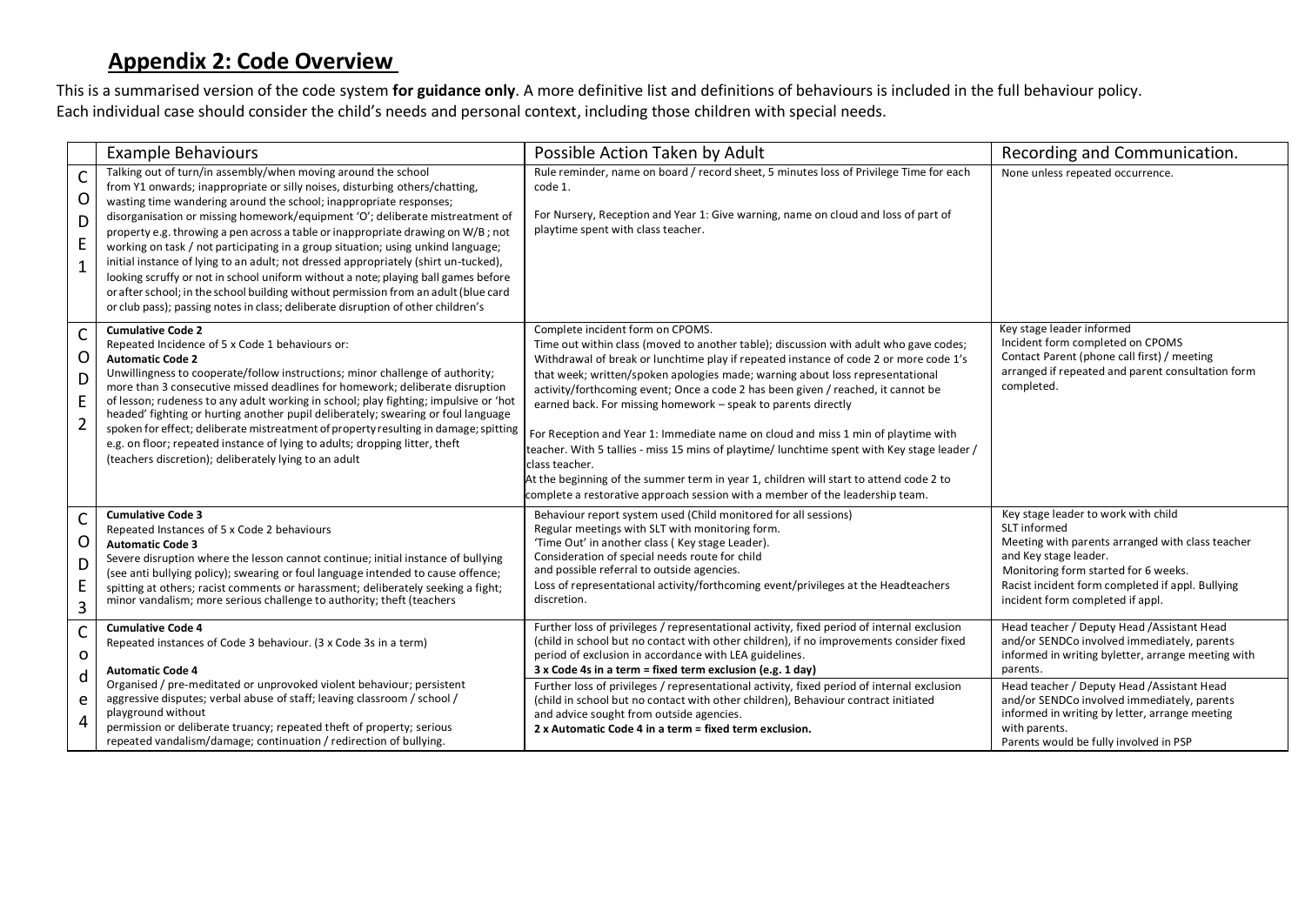| Serious Assault or physical abuse which requires Police involvement or requires<br>external medical treatment, major theft/criminal damage, possession of<br>offensive weapon / illegal substances. | Likely to result in permanent exclusion from school, in accordance with and subject to<br>LEA procedures. | Full recording of details. All staff, parents,<br>Chair of Governors informed. Police may be<br>contacted if appropriate. |
|-----------------------------------------------------------------------------------------------------------------------------------------------------------------------------------------------------|-----------------------------------------------------------------------------------------------------------|---------------------------------------------------------------------------------------------------------------------------|
|                                                                                                                                                                                                     |                                                                                                           |                                                                                                                           |
|                                                                                                                                                                                                     |                                                                                                           |                                                                                                                           |
|                                                                                                                                                                                                     |                                                                                                           |                                                                                                                           |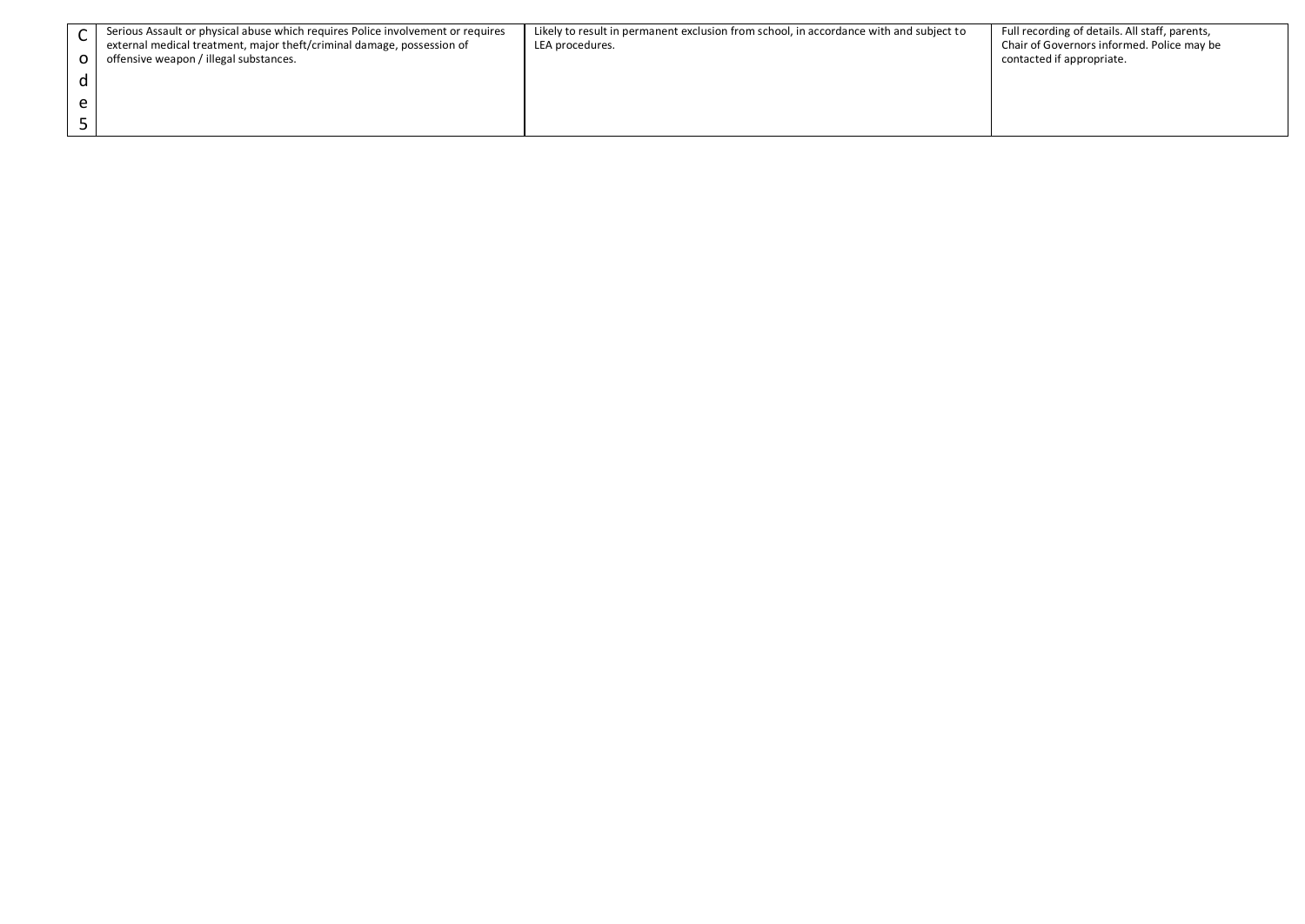## **CODES OF BEHAVIOUR**

| Code 1                    | <b>Examples</b>                                                                      | <b>Positive Strategies</b>                                                                                                                                                                                                                                                                                          |
|---------------------------|--------------------------------------------------------------------------------------|---------------------------------------------------------------------------------------------------------------------------------------------------------------------------------------------------------------------------------------------------------------------------------------------------------------------|
|                           | Not listening                                                                        | Rule Reminder; varying teaching styles; visual reminder - notes on board, using different colours; Directing questions at<br>specific children; thinking about positioning of child and if appropriate LSA                                                                                                          |
| Code 1                    | Fidgeting                                                                            | Take object as you continue lesson - don't let it stop the flow; eye contact; insert name into the flow; for some children, blu-tac<br>or permitted item is allowed; for some children, plan seating position                                                                                                       |
| Disruptive<br>Classroom   | Rocking on chair                                                                     | Non Verbal Signal - nod, look, hand gesture; Go behind chair and tap or gently tip to correct position; remind of safety - the<br>'dreadful anecdote'; warning; chair removed for set amount of time                                                                                                                |
| Behaviour                 | Talking out of turn                                                                  | Praise / choose children who are sitting quietly waiting their turn; refer to expectations / School Rule; stop, fix, glare; ignore or<br>acknowledge depending on child / circumstance                                                                                                                              |
| Calling out, silly noises |                                                                                      | Strategic ignoring and tackling later to lessen disruption to flow; praise those who do the right thing, going to those who put<br>hand up; set routines early and show no tolerance. It has to be dealt with sometime; eye contact; when a child who often<br>calls out puts hand up, ensure praise / recognition. |
|                           | Disturbing others /<br>chatting                                                      | No tolerance, but be aware of attention seeking; move to lone position, facing away; close supervision or near to adult                                                                                                                                                                                             |
|                           | Unkind language or<br>treatment of others                                            | Be consistent in your response and clear about what is not acceptable; discuss with child one to one; consider circle time and<br>ask 'How would you feel?'                                                                                                                                                         |
|                           | Chatting or not on task                                                              | Eye contact; name; working separation; time targets for completion of activity                                                                                                                                                                                                                                      |
|                           | Wandering                                                                            | Remove excuses for wandering - pens, equipment all ready; make expectations clear, challenge, remind of rules, consider<br>brain breaks                                                                                                                                                                             |
|                           | Talking when moving<br>around the school<br>or lining up                             | Set the tone early; send to back / front for some children; line up in register order; encourage children to avoid lining up next to<br>pupils who may cause distraction; if majority of class, return to try again or practice at break time.                                                                      |
| Code 1                    | Talking in assembly                                                                  | Say name to let them know you have seen them; move to front and see that at following break. Consider the timing, to avoid<br>disruption                                                                                                                                                                            |
| Other                     | Wilful disorganisation<br>or missing homework                                        | Explain why good habits are important; offer constructive help with reminders; put reminder in<br>homework diary / home school book.                                                                                                                                                                                |
| general<br>examples       | Careless treatment<br>or                                                             | If undamaged talking to child about importance. If accidental or careless damage to other's property involved, staff may refer<br>to SLT if recompense is likely to be sought.                                                                                                                                      |
|                           | not looking after own<br>or others property,                                         |                                                                                                                                                                                                                                                                                                                     |
|                           | Not working in a group<br>situation                                                  | Review at the end of the lesson; focus on group skills expected when giving instructions for activity                                                                                                                                                                                                               |
|                           | Inappropriate responses<br>to reminders about<br>behaviour e.g. shrug, or<br>'yeah?' | Expect to be talked to with appropriate level of formality for situation - children need to learn this; but be careful not to cloud<br>original issue with a focus on consequential misbehaviour                                                                                                                    |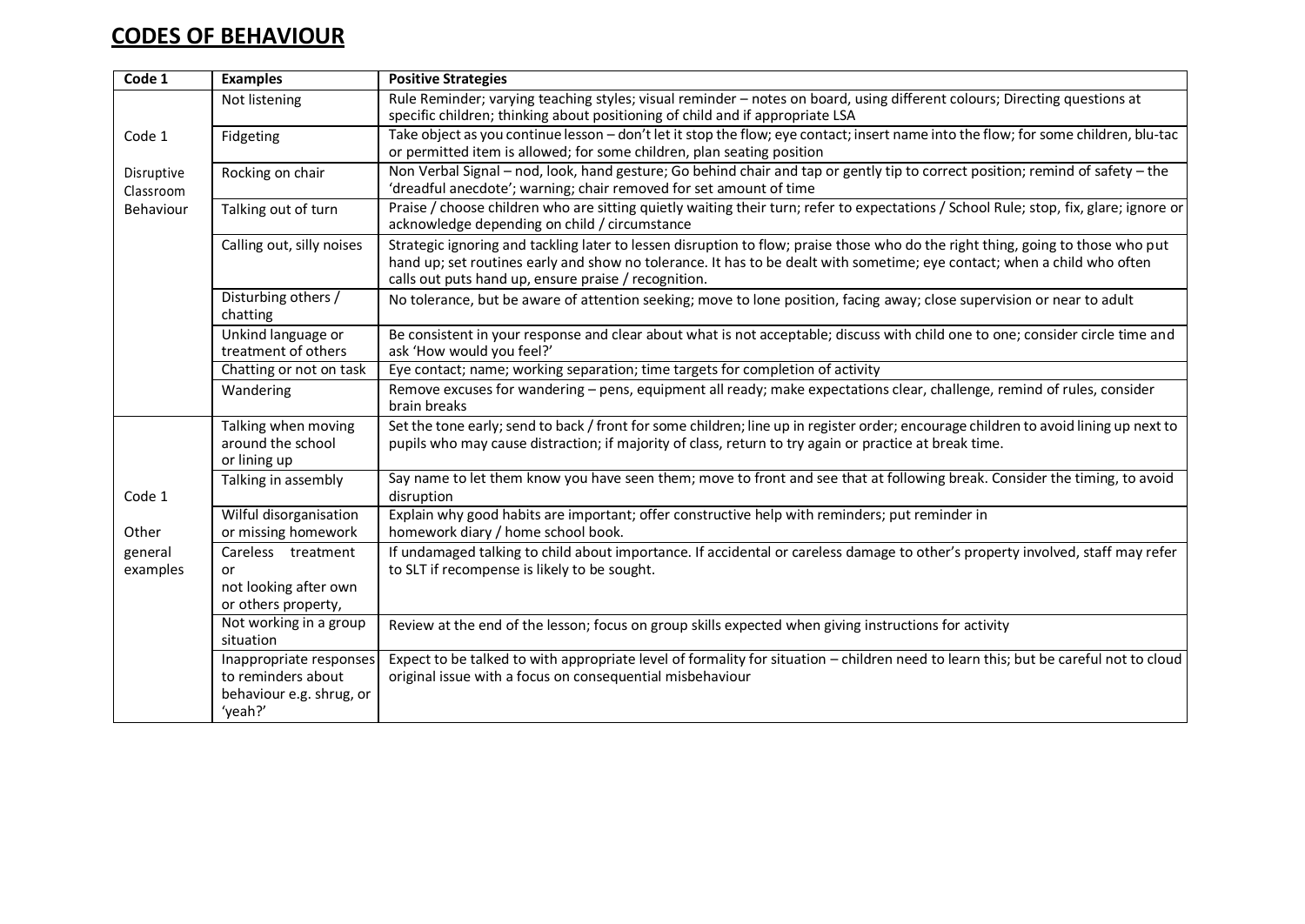| Code 2                                       | <b>Examples</b>                                                                                                                                                                                                                                                                                                                                                                                                                                                         | <b>Suggested responses</b>                                                                                                                                                                                                                                                                                                                                                                                                                                                                                                                                                                                                                                                                                                                                                                                                                                                                                                                                                                                                                                                                                                                                                                              | Who else to<br>involve                                                                                              | Recording                                                                                                                     | Communication<br>with parents/carers                                                                                                                                                                                                                                                                                                                                                                                                          |
|----------------------------------------------|-------------------------------------------------------------------------------------------------------------------------------------------------------------------------------------------------------------------------------------------------------------------------------------------------------------------------------------------------------------------------------------------------------------------------------------------------------------------------|---------------------------------------------------------------------------------------------------------------------------------------------------------------------------------------------------------------------------------------------------------------------------------------------------------------------------------------------------------------------------------------------------------------------------------------------------------------------------------------------------------------------------------------------------------------------------------------------------------------------------------------------------------------------------------------------------------------------------------------------------------------------------------------------------------------------------------------------------------------------------------------------------------------------------------------------------------------------------------------------------------------------------------------------------------------------------------------------------------------------------------------------------------------------------------------------------------|---------------------------------------------------------------------------------------------------------------------|-------------------------------------------------------------------------------------------------------------------------------|-----------------------------------------------------------------------------------------------------------------------------------------------------------------------------------------------------------------------------------------------------------------------------------------------------------------------------------------------------------------------------------------------------------------------------------------------|
| Repeated<br>instances<br>of Code 1<br>and/or | Unwillingness to<br>cooperate/follow<br>instructions<br>Minor challenge to<br>authority of adult<br>Persistent problems<br>with homework<br>Deliberate disruption<br>of lessons<br>Rudeness to any adult<br>working in school<br>Impulsive or 'hot<br>head' fighting<br>Swearing for effect<br>Deliberate misuse of<br>property, or disregard<br>for school<br>environment<br>Breaking rules - e.g.<br>having sweets,<br>swaps, play fighting<br>Spitting e.g. on floor | <b>Strategies</b><br>talk one to one, away from classroom situation; set clear<br>expectations for improvement; be clear and specific about<br>targets - it is suggested no more than one or two; remain<br>focused on primary behaviour rather than consequent<br>behaviour; give chance to improve<br>removing items e.g. sweets, and returning at time<br>decided by teacher<br>Time Out in class<br>sending to another class to completework<br>$\bullet$<br>homework organisation charts and prompts<br>$\bullet$<br>Sanctions:<br>loss of project time<br>$\bullet$<br>withdrawal of break or lunchtime play, perhaps for a longer<br>$\bullet$<br>period<br>apologies, verbal or written, may be appropriate, but these<br>should be meaningful and sincere. Staff should check that this<br>has been carried out.<br>warning about representational activity e.g. School Council,<br>School Teams.<br>warning about loss of forthcoming events. Note that some<br>$\bullet$<br>events are more appropriate than others e.g. the difference<br>between missing a non-uniform day or the school disco and an<br>educational visit.<br>Loss of lunchtime play equipment privileges is reserved for | Inform Key stage<br>Leader, seeking<br>guidance and<br>support, who<br>may then decide<br>to intervene<br>directly. | Incident form<br>logged on<br>CPOMS.<br>(Repeated<br>offences<br>reported to<br>Key stage<br>leader and<br>Behaviour<br>Lead) | Open Evening, if<br>behaviour forms part<br>of a pattern or<br>'collection' of level<br>1/2 instances.<br>Consider note in<br>Link Book (or letter<br>by post if pupil felt<br>to be unreliable)<br>Involve and inform<br>parents. (Informal<br>phone call first. If<br>problems persist<br>then possible<br>meeting arranged<br>before child moves<br>onto cumulative<br>code 3.<br>Key stage leader and<br>class teacher attend<br>meeting. |
|                                              |                                                                                                                                                                                                                                                                                                                                                                                                                                                                         | lunchtime problems.                                                                                                                                                                                                                                                                                                                                                                                                                                                                                                                                                                                                                                                                                                                                                                                                                                                                                                                                                                                                                                                                                                                                                                                     |                                                                                                                     |                                                                                                                               |                                                                                                                                                                                                                                                                                                                                                                                                                                               |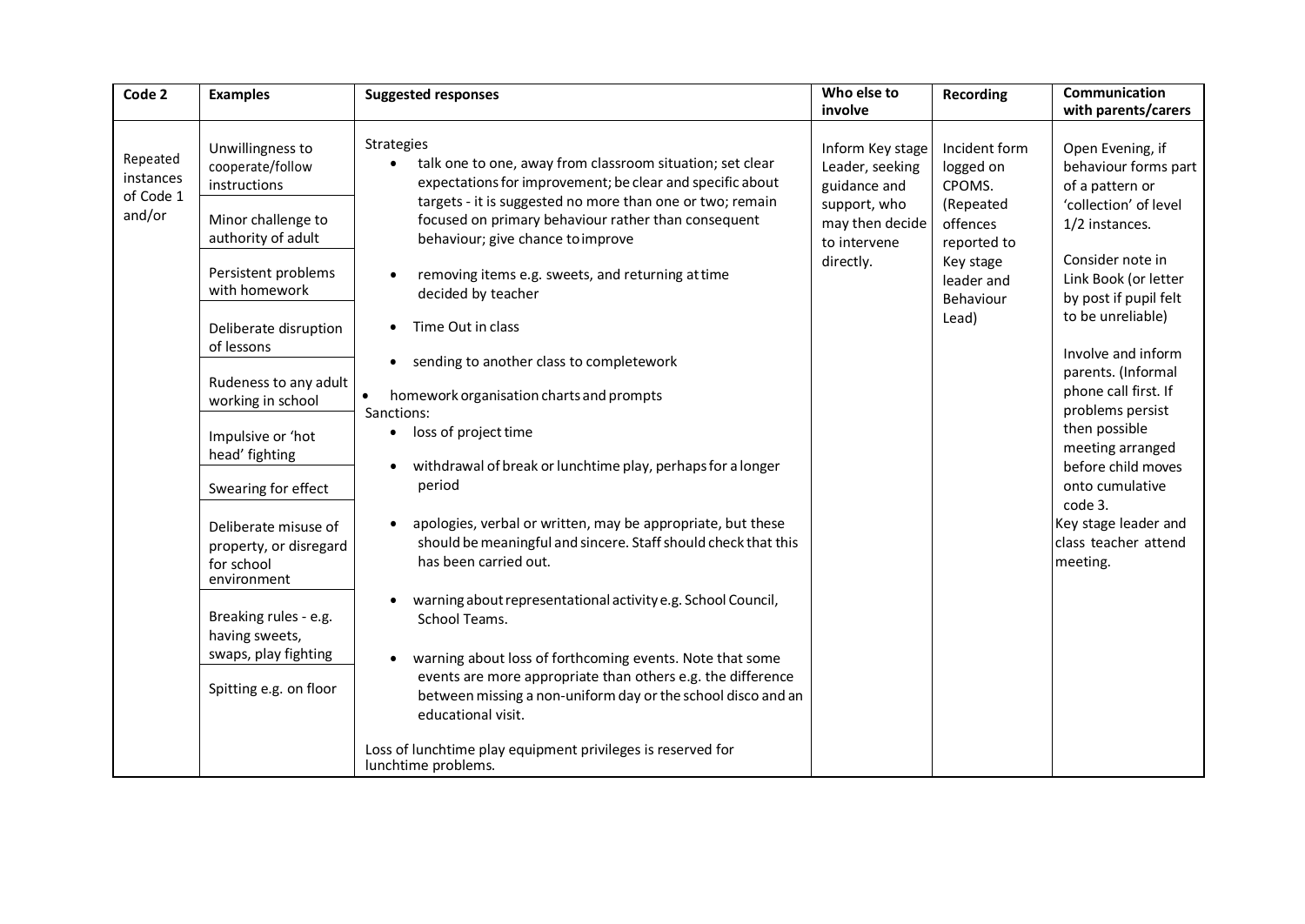| Code 3                                        | <b>Examples</b>                                                                                             | <b>Suggested responses</b>                                                                                                                                                             | Who else to involve                                                                                                                      | <b>Recording</b>                                                                                                                     | <b>Communication with</b><br>parents/carers                                                                                                                                               |
|-----------------------------------------------|-------------------------------------------------------------------------------------------------------------|----------------------------------------------------------------------------------------------------------------------------------------------------------------------------------------|------------------------------------------------------------------------------------------------------------------------------------------|--------------------------------------------------------------------------------------------------------------------------------------|-------------------------------------------------------------------------------------------------------------------------------------------------------------------------------------------|
| Repeated<br>instances<br>of Code 2<br>and/or: | Severe disruption<br>to point where<br>lesson cannot<br>continue<br>Initial instance of<br>bullying (follow | Strategies:<br>Time Out in another class. This should be anticipated<br>in advance and a 'foster class' identified. See below.<br>Monitoring form with clear targets<br>See Appendices | Key stage Leader to<br>work directly with<br>child, who may then<br>decide to refer on to<br>the DH/HT.<br>SLT informed.<br>Inform DH/HT | Use monitoring<br>form (Appendix<br>9) Copy sent to<br>HT weekly.<br>In case of racist<br>incidents, record                          | Arrange formalmeeting<br>with parents and<br>further meetings to<br>review, where<br>appropriate.<br>Class teacher and Key<br>stage<br>leader/Behaviour<br>Lead.<br>Monitoring form used. |
|                                               | procedures in<br><b>Bullying Log)</b>                                                                       | children reviewing their involvement                                                                                                                                                   | Involve discussion of<br>patterns/developmen                                                                                             | in Racist Incidents<br>Log                                                                                                           |                                                                                                                                                                                           |
|                                               | Spitting at others<br>and wiping 'snot'<br>etc                                                              | Behaviour Contract - children to help in construction<br>consider Special Needs routes<br>$\bullet$                                                                                    | ts over year and<br>strategies employed,<br>in Transfer of<br><b>Information Meetings</b>                                                | In case of<br>bullying, record<br>on Bullying form<br>May also need an<br><b>Individual Risk</b><br>Assessment for<br>Offsite Visits |                                                                                                                                                                                           |
|                                               | Racist comments<br>or harassment                                                                            | <b>Possible Sanctions:</b><br>loss of representational activity<br>٠                                                                                                                   | at end of School Year.                                                                                                                   |                                                                                                                                      |                                                                                                                                                                                           |
|                                               | Fighting as in<br>deliberately<br>picking fights                                                            | loss or exclusion from forthcoming events<br>further loss of privileges<br>٠                                                                                                           |                                                                                                                                          |                                                                                                                                      |                                                                                                                                                                                           |
|                                               | Minor vandalism<br>e.g. drawing on<br>tables / walls /<br>displays etc.                                     |                                                                                                                                                                                        |                                                                                                                                          |                                                                                                                                      |                                                                                                                                                                                           |
|                                               | More serious<br>challenges to<br>authority                                                                  |                                                                                                                                                                                        |                                                                                                                                          |                                                                                                                                      |                                                                                                                                                                                           |

Time Out' This offers respite for child, rest of class and teacher. It should involve an opportunity to calm down and get out of a deteriorating situation. It might also involve some reflective or review activity as appropriate.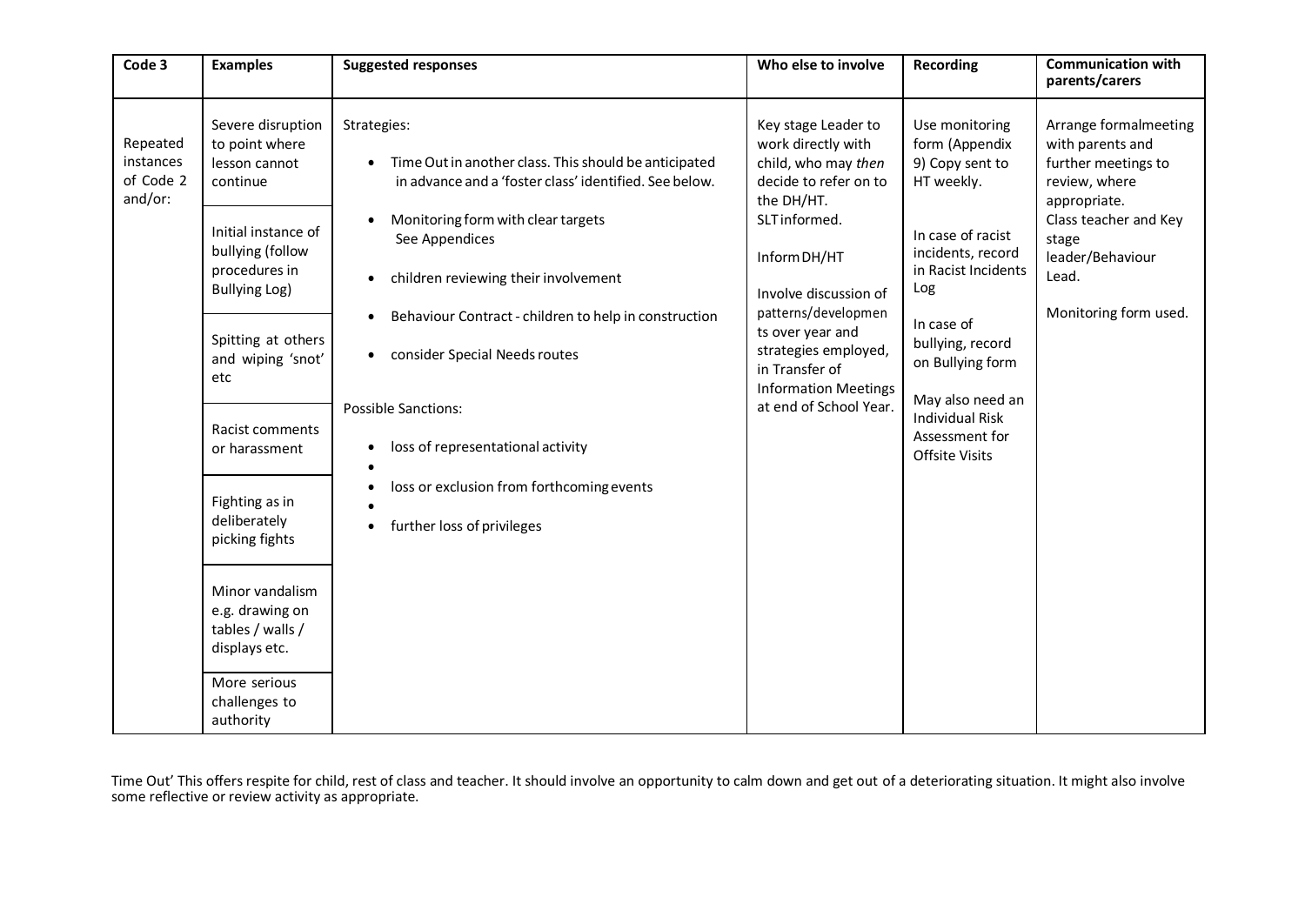| Code 4                                        | <b>Examples</b>                                                                                                                                                                                                                                                                                                                                                                                                                                                                                                              | <b>Suggested responses</b>                                                                                                                                                                                                                                                                                                                                                                                                                                                                                                                                                                                                                                                                                    | Who else to<br>involve                                                                                                                                                                                                                                                                                                             | Recording                                                                                                                                                                                                                                                            | <b>Communication</b><br>with parents/carers                                                                                                                                                                                                                                                                                                          |
|-----------------------------------------------|------------------------------------------------------------------------------------------------------------------------------------------------------------------------------------------------------------------------------------------------------------------------------------------------------------------------------------------------------------------------------------------------------------------------------------------------------------------------------------------------------------------------------|---------------------------------------------------------------------------------------------------------------------------------------------------------------------------------------------------------------------------------------------------------------------------------------------------------------------------------------------------------------------------------------------------------------------------------------------------------------------------------------------------------------------------------------------------------------------------------------------------------------------------------------------------------------------------------------------------------------|------------------------------------------------------------------------------------------------------------------------------------------------------------------------------------------------------------------------------------------------------------------------------------------------------------------------------------|----------------------------------------------------------------------------------------------------------------------------------------------------------------------------------------------------------------------------------------------------------------------|------------------------------------------------------------------------------------------------------------------------------------------------------------------------------------------------------------------------------------------------------------------------------------------------------------------------------------------------------|
| Repeated<br>instances of<br>Code 3<br>and/or: | Organised/pre-meditated or<br>unprovoked violent<br>behaviour; persistent<br>aggressive disputes with<br>Verbal abuse of staff; lashing<br>out at staff in temper<br>Swearing or foul language,<br>intended for effect or to<br>deliberately cause offence<br>Leaving<br>classroom/school/playground<br>without permission;<br>deliberate truancy from<br>lesson or activity<br>Theft of property<br>e.g. cloakroom<br>Smoking or consuming alcohol<br>Serious or<br>repeated<br>Continuation or re-direction<br>of bullying | Strategies:<br>Consider Special Needs register and<br>involvement of external agencies, for specific<br>guidance, see Appendix 1<br>Sanctions:<br>(Further) loss of privileges<br>$\mathbf{1}$<br>Loss of representational activity<br>$2^{\circ}$<br>3 Loss off or exclusion from forthcoming events<br>(Where this occurs the child is still expected to be<br>in school)<br>'Internal Exclusion'<br>4<br>5 Fixed term exclusion<br>Pastoral Support Programme for persistent severe<br>behaviour problems, where child has had fixed<br>term exclusions and is in danger of permanent<br>exclusion.<br>If no improvement results from implementation of<br>PSP1, consider movement to permanent exclusion. | Behaviour lead<br>involved<br>immediately; Key<br>stage leader and<br>SLT informed<br>All other staff<br>informed as<br>appropriate; in<br>case ofpersistent<br>disruptive<br>behaviour<br>consider<br>support/case<br>conferencing.<br>PSP will involve<br>class teacher, HT,<br>SENCO, parents<br>and Behaviour<br>Support Team. | Child<br>Observation Log<br>Monitoring form<br>used<br>Copies of Letters<br>involved<br>When<br>arranging an<br>Offsite Visit, an<br><b>Individual Risk</b><br>Assessment<br>form should be<br>completed.<br>Refer to Offsite<br>Standard<br>paper work<br>for PSPs. | Parents informed<br>in writing by letter<br>Arrange meeting<br>with parents, and<br>further meetings<br>to review - SLT<br>If a child is given<br>a fixed term<br>exclusion, a re-<br>integration<br>meeting must be<br>arranged on the<br>date of return to<br>school. The child<br>and parent must<br>attend this.<br>Parents<br>fully<br>involved |
| Code 5                                        | Serious assault or physical<br>abuse of another person<br>Major theft e.g. laptop;<br>major criminal damage;<br>extortion; possession of<br>offensive weapons, drugs,<br>etc.                                                                                                                                                                                                                                                                                                                                                | Most likely to result in exclusion from school, in<br>accordance with and subject to procedures set out<br>in Surrey Guidelines current at that time.                                                                                                                                                                                                                                                                                                                                                                                                                                                                                                                                                         | All staff<br>Parents<br>Chair of<br>Governors<br>Police, as<br>appropriate                                                                                                                                                                                                                                                         | Full recording of<br>all details                                                                                                                                                                                                                                     | Parents informed<br>immediately, then<br>in writing.                                                                                                                                                                                                                                                                                                 |